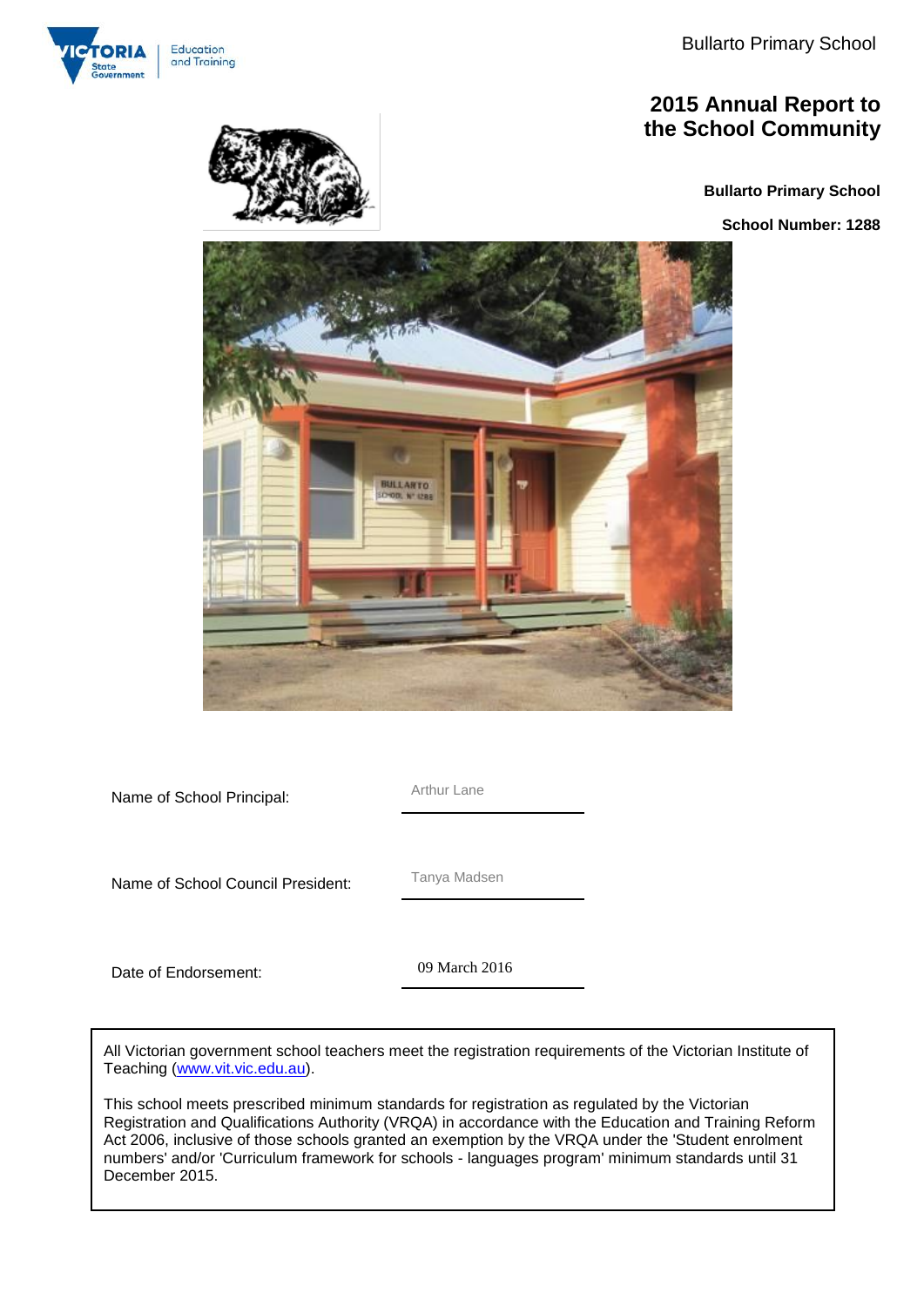

### **About Our School**

### School Context

Bullarto Primary School is set in fertile farmland surrounded by the Wombat State Forest, 12 kilometres east of Daylesford. In this unique and beautiful environment it serves the local rural villages in areas such as Blackwood, Newbury, Trentham, Musk, Little Hampton, Lyonville, Korweinguboora, Sailors Falls and Daylesford. Currently the enrolment is 12 children for the school. Staffing consists of a full-time principal, one teacher who works 2 days per week, a classroom aide three mornings per week and an Education Support staff member one day per week.

Bullarto Primary School strives to ensure that the learning environment is safe, supportive and friendly. The children are encouraged to take responsibility for looking after their possessions and the school environment. The school has animals and gardens that are cared for by the school community as a shared commitment. The school promotes student well-being by continuing to maintain our 'Kids Matter' accreditation.

Parents are encouraged to take an active role in the school programs. There is a strong commitment from parents to be part of the School Council and many parents help in various ways across the school. Every year the school has been proud to participate in as well as organise local community events.

The school has continued to be an active member of the Seven Hills Cluster of small rural schools that share resources and activities. Staff and Principal have collegiate support through the Moorabool Collegiate Group of Principals who work as a community of practice to provide joint staff PD days.

### Achievement

Student Achievement is at the forefront of our core business. We offer a comprehensive curriculum, incorporating sustainability within the school environment, with a concentrated emphasis on using meaningful learning strategies to engage our students. Staff teach with explicit focus on the individual needs of the children in each classroom with communication with parents an important link in the process.

Our Literacy and Numeracy results as assessed by teachers indicate similar outcomes to comparison schools. Our Yr 3 Naplan results over the last three years showed we performed somewhat higher than the state median in numeracy and reading. Yr 5 students performed above the state median in reading and well above the state median in numeracy, bringing the 4 year average close to the predicted score.

The ongoing focus of the school will be to provide explicit teaching in both literacy and numeracy in order to lift the performance of all students above the state mean. With extremely small cohort numbers it is difficult to establish trends across past years but Bullarto Primary School will continue to strive for excellence.

### Engagement

While our student absence is higher than the State average due to extended family holidays and parent choice, it is an issue that requires attention and continued education for the school community.

Strategies such as 'It's Not OK To Be Away', newsletter articles and follow up to ascertain reasons for absence will continue to be part of the school's response.

Respect for others and responsibility for personal actions remain key values in the school. We continue to work as a 'Kidsmatter' school to deliver social and emotional wellbeing programs including the use of a whole school circle time meeting once a week.

Students are recognised for positive behaviour in the weekly circle time meetings and at the end of the year concert where a child is selected by peers for being an overall good citizen and presented with a shield.

We strive to improve connectedness for all students and assist them to recognise that our school has a safe and nurturing environment.

### **Wellbeing**

Bullarto Primary School is a Kids Matter school. We are currently working towards accreditation as an 'eSmart' school with the Alannah and Madeline foundation.

Our Attitudes to School survey results for 2015 are lower than we would like but to some extent reflect the very small cohort of children as well as a large change-over of students during 2015. We have had some issues, especially around the time of the survey, with unacceptable behaviour and staff have implemented strategies to combat this with significant success. Care will be taken to monitor the process of transition which accompanies changes in the student body in future.

The transition program for the new Preps occurs over three weeks at the end of the year. The program has proven to be successful as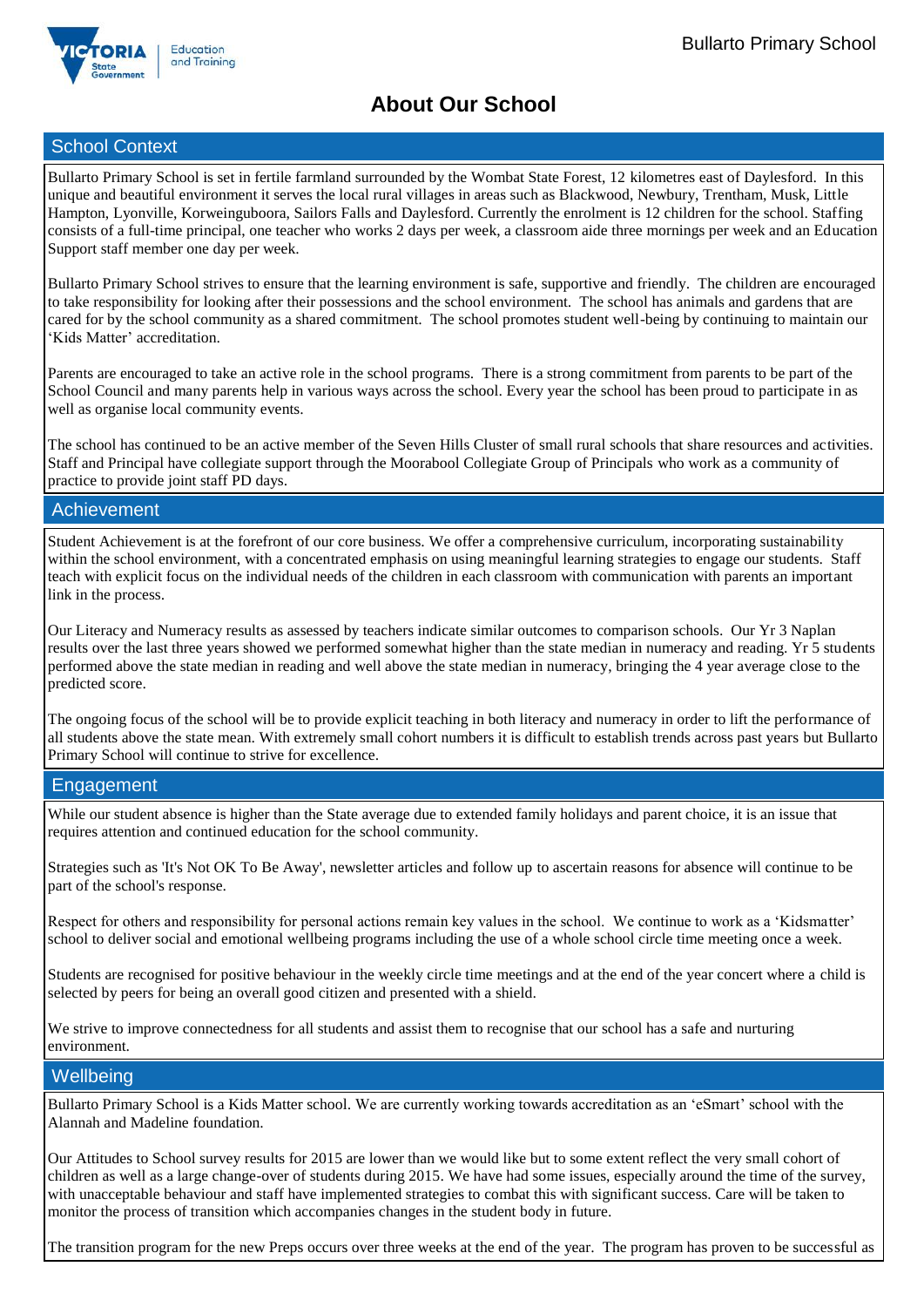

the new Preps develop a sense of the school routine and build positive expectations of the coming year.

Students who transfer into the school during the year are always monitored so that their adjustment to a new setting is as easy as possible.

New students are connected to their peers through a buddy system and efforts are made to develop an inclusive student culture through circle time meetings of the whole student body.

#### **Productivity**

Effective allocation of resources has been an area of concern to Bullarto PS over the past three years as we have dealt with falling enrolments and a concurrent excess staffing situation. During 2015 the school no longer received support from DET due to a staff member taking unpaid leave. The final reconciliation shows that we have run a small surplus in 2015, which is a significant achievement.

Parents have worked very hard indeed to assist the funding situation by holding a number of very successful fundraisers.

School staff have had the opportunity to attend cluster and collegiate group PD days, as well as targeted individual PD. Staff have commenced working together on Collaborative Learning days (formerly referred to as pupil free).

Parental expertise and assistance continues to be vital in running the Kitchen Garden program as well as in maintaining the livestock program and contributing to the physical upkeep of the school and its grounds.

We have continued to develop community partnerships with the Daylesford Kinder, the Central Highlands Goat Club and other community organisations in order to provide as wide a curriculum as possible despite the small enrolment.

We also make extensive use of other district schools so as to combine our resources and enhance the opportunities available to our students.

> For more detailed information regarding our school please visit our website at http://www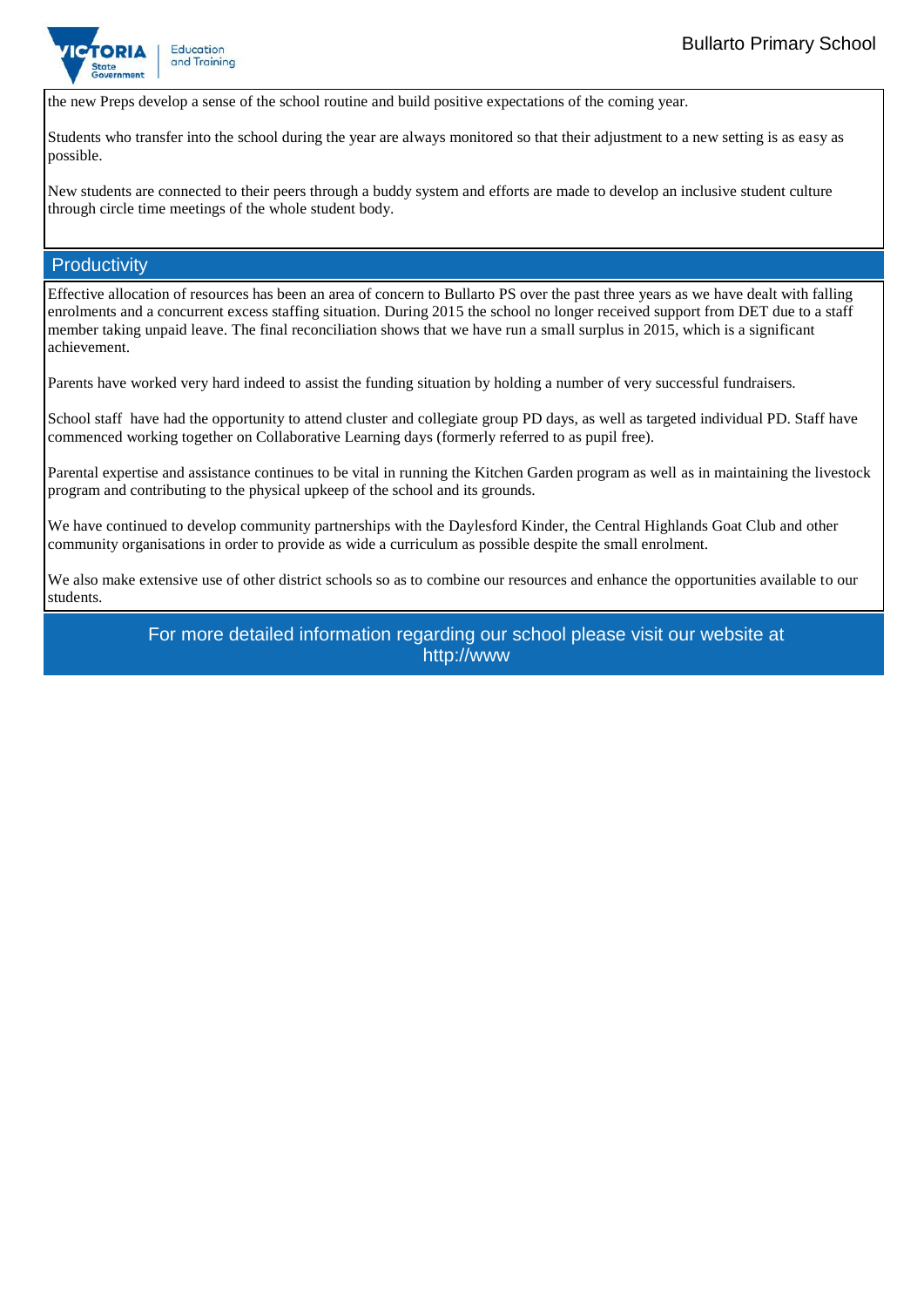

The Government School Performance Summary provides an overview of how this school is contributing to the objectives of the Education State and how it compares to other Victorian government schools.

All schools work in partnership with their school community to improve outcomes for children and young people. Sharing this information with parents and the wider school community will help to deliver community engagement in student learning in the school, which is a state-wide priority of the Framework for Improving Student Outcomes.

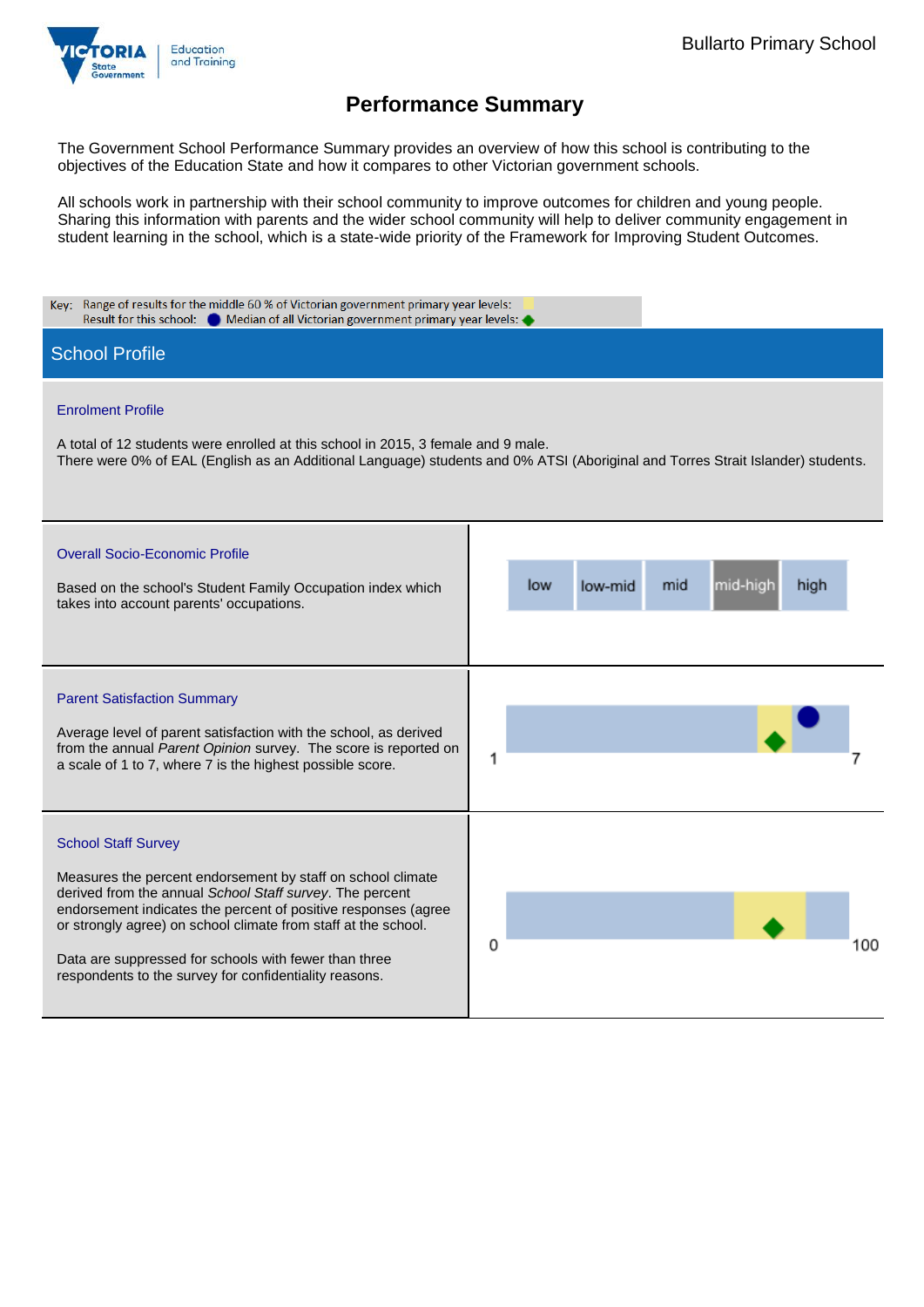

| Key: Range of results for the middle 60 % of Victorian government primary year levels:<br>Result for this school: Comedian of all Victorian government primary year levels:                                                                                                                                                                                                                                    |                                                    |                                                                            |  |  |  |  |
|----------------------------------------------------------------------------------------------------------------------------------------------------------------------------------------------------------------------------------------------------------------------------------------------------------------------------------------------------------------------------------------------------------------|----------------------------------------------------|----------------------------------------------------------------------------|--|--|--|--|
| Achievement                                                                                                                                                                                                                                                                                                                                                                                                    | <b>Student Outcomes</b>                            | <b>School Comparison</b>                                                   |  |  |  |  |
| <b>Teacher Assessments from the Australian</b><br>Curriculum/Victorian Essential Learning<br>Standards (AusVELS)<br>Percentage of students in Years Prep to 6<br>with a grade of C or above in:<br>English<br><b>Mathematics</b><br>The grades are the same as those used in<br>your child's end of year report.<br>A 'C' rating means that a student is at the<br>standard expected at the time of reporting. | Results: English<br>0<br>Results: Mathematics<br>0 | Similar<br>Similar                                                         |  |  |  |  |
| <b>Towards Foundation Level AusVELS</b><br>Learning gain of students, relative to<br>expectation in a year, for all students<br>working within Towards Foundation Level<br>AusVELS (AusVELS A to D).                                                                                                                                                                                                           | <b>English</b><br>No Data Available                |                                                                            |  |  |  |  |
| Data will not be displayed where less than<br>10 student assessments were provided.                                                                                                                                                                                                                                                                                                                            | <b>Mathematics</b><br>No Data Available            | Towards Foundation Level AusVELS is<br>not used for the School Comparison. |  |  |  |  |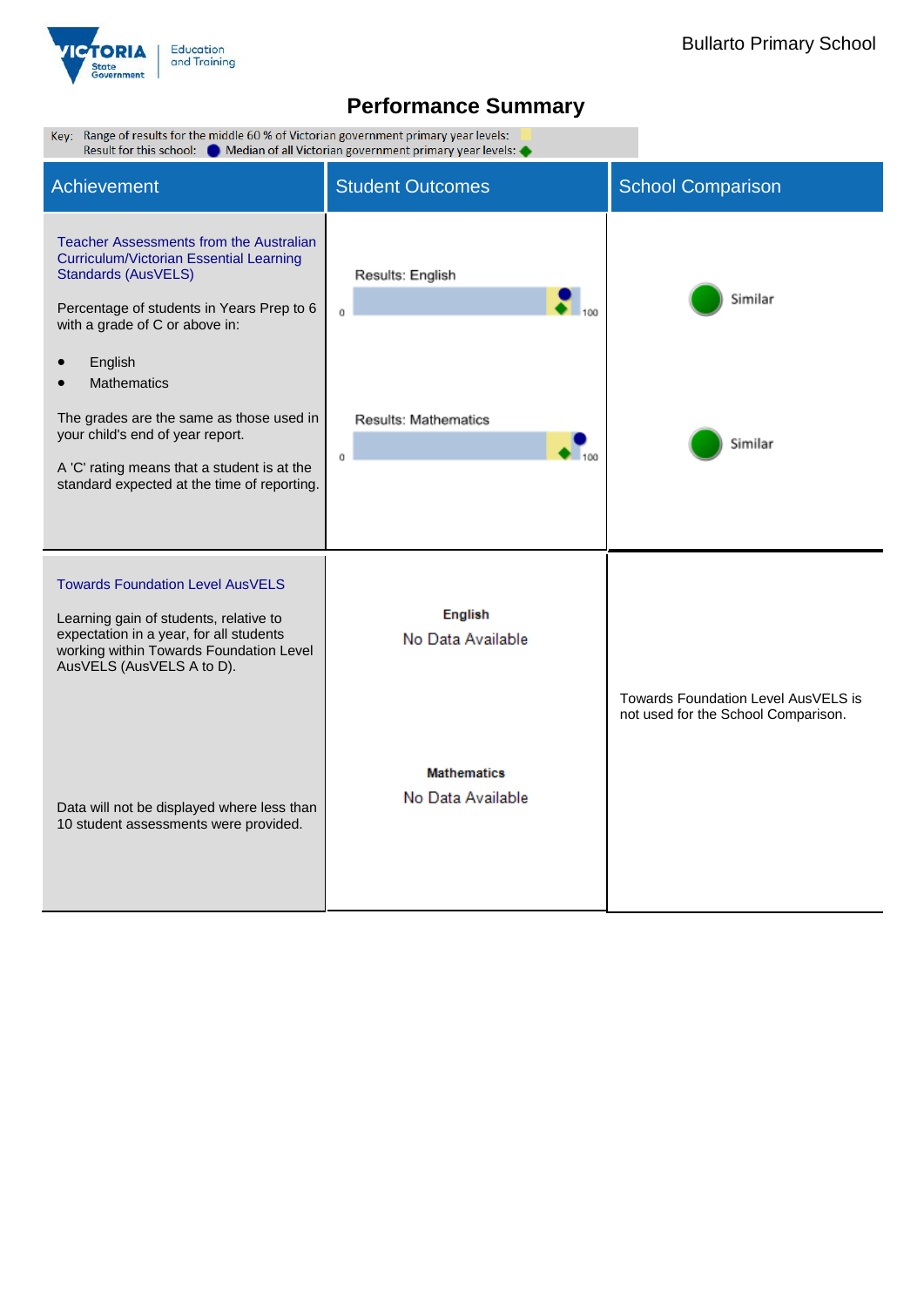

| Key: Range of results for the middle 60 % of Victorian government primary year levels:<br>Result for this school: @ Median of all Victorian government primary year levels: < |                                                |                          |  |  |  |  |
|-------------------------------------------------------------------------------------------------------------------------------------------------------------------------------|------------------------------------------------|--------------------------|--|--|--|--|
| <b>Achievement</b>                                                                                                                                                            | <b>Student Outcomes</b>                        | <b>School Comparison</b> |  |  |  |  |
| <b>NAPLAN Year 3</b><br>The percentage of students in the top 3                                                                                                               | Results: Reading<br>0                          | No Data Available        |  |  |  |  |
| bands of testing in NAPLAN at Year 3.<br>Year 3 assessments are reported on a<br>scale from Bands 1 - 6.                                                                      | Results: Reading (4-year average)<br>0<br>100  | No Data Available        |  |  |  |  |
|                                                                                                                                                                               | Results: Numeracy<br>0<br>100                  | No Data Available        |  |  |  |  |
|                                                                                                                                                                               | Results: Numeracy (4-year average)<br>100<br>0 | No Data Available        |  |  |  |  |
| <b>NAPLAN Year 5</b><br>The percentage of students in the top 3                                                                                                               | Results: Reading<br>100<br>0                   | Higher                   |  |  |  |  |
| bands of testing in NAPLAN at Year 5.<br>Year 5 assessments are reported on a<br>scale from Bands 3 - 8.                                                                      | Results: Reading (4-year average)<br>Ű<br>100  | Higher                   |  |  |  |  |
|                                                                                                                                                                               | Results: Numeracy<br>0                         | Higher                   |  |  |  |  |
|                                                                                                                                                                               | Results: Numeracy (4-year average)<br>100<br>Ű | Similar                  |  |  |  |  |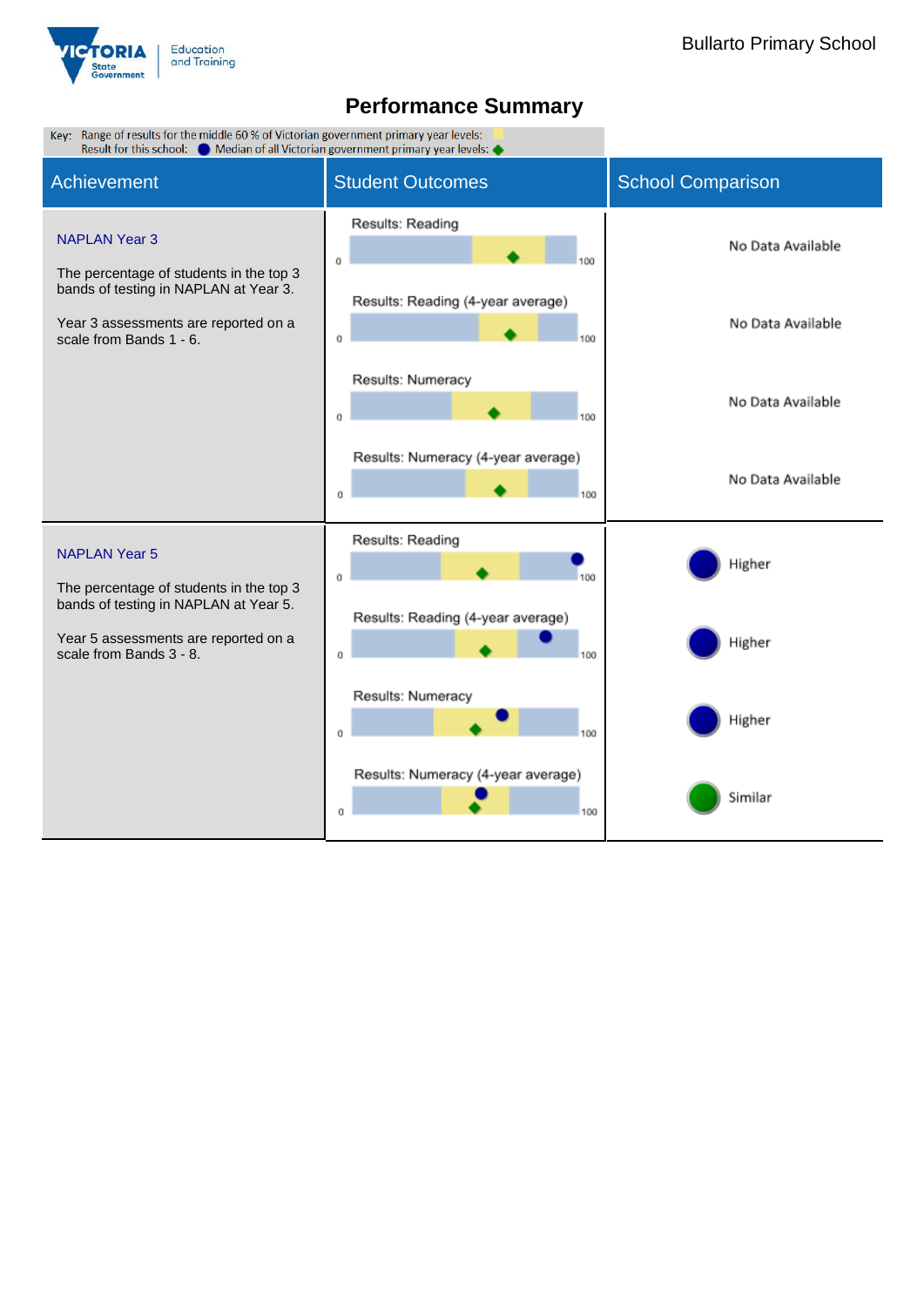

Range of results for the middle 60 % of Victorian government primary year levels:  $\Box$ <br>Result for this school:  $\bullet$  Median of all Victorian government primary year levels:  $\bullet$ Key:

| Achievement                                                                                                                                                                                                                                                                                                                                                                                         | <b>Student Outcomes</b>                             | <b>School Comparison</b>      |  |  |
|-----------------------------------------------------------------------------------------------------------------------------------------------------------------------------------------------------------------------------------------------------------------------------------------------------------------------------------------------------------------------------------------------------|-----------------------------------------------------|-------------------------------|--|--|
| <b>NAPLAN Learning Gain</b><br>Year 3 - Year 5                                                                                                                                                                                                                                                                                                                                                      | Reading<br>No Data Available                        |                               |  |  |
| Learning gain of students from Year 3 to<br>Year 5 in the following domains; Reading,<br>Numeracy, Writing, Spelling and<br>Grammar and Punctuation.                                                                                                                                                                                                                                                | Numeracy<br>No Data Available                       | NAPLAN Learning Gain does not |  |  |
| NAPLAN learning gain is determined by<br>comparing a student's current year result<br>to the results of all 'similar' Victorian<br>students (i.e. students in all sectors in the<br>same year level who had the same score<br>two years prior). If the current year result<br>is in the top 25%, their gain level is<br>categorised as 'High', middle 50%, is<br>'Medium' and bottom 25%, is 'Low'. | Writing<br>No Data Available                        | require a School Comparison.  |  |  |
|                                                                                                                                                                                                                                                                                                                                                                                                     | Spelling<br>No Data Available                       |                               |  |  |
|                                                                                                                                                                                                                                                                                                                                                                                                     | <b>Grammar and Punctuation</b><br>No Data Available |                               |  |  |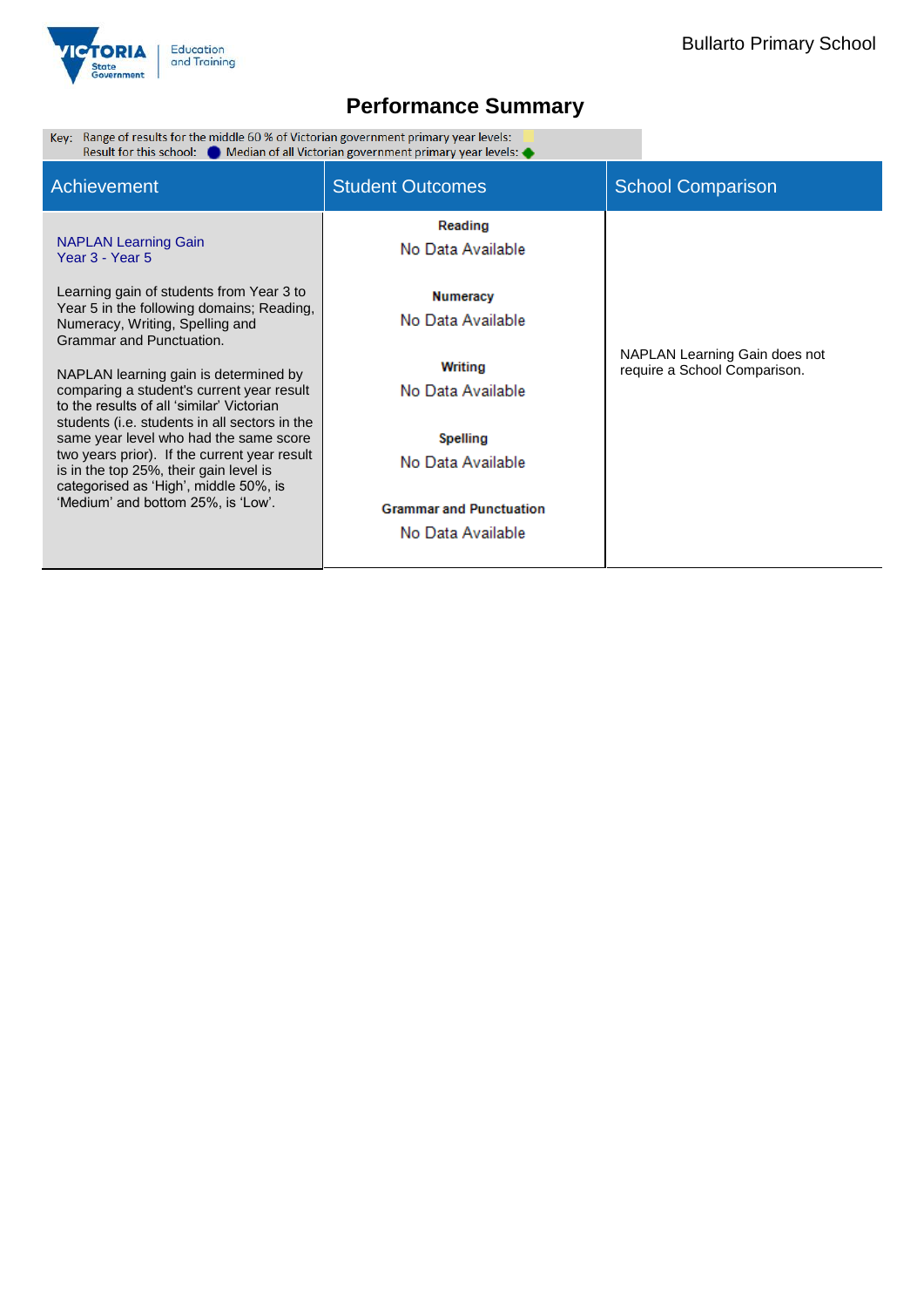

| Key: Range of results for the middle 60 % of Victorian government primary year levels:<br>Result for this school: Comedian of all Victorian government primary year levels:                                                                                                                                                                                                                                                                                                                                                         |                               |                      |                  |                  |                                                      |             |                                     |                |
|-------------------------------------------------------------------------------------------------------------------------------------------------------------------------------------------------------------------------------------------------------------------------------------------------------------------------------------------------------------------------------------------------------------------------------------------------------------------------------------------------------------------------------------|-------------------------------|----------------------|------------------|------------------|------------------------------------------------------|-------------|-------------------------------------|----------------|
| Engagement                                                                                                                                                                                                                                                                                                                                                                                                                                                                                                                          | <b>Student Outcomes</b>       |                      |                  |                  | <b>School Comparison</b>                             |             |                                     |                |
| <b>Average Number of Student Absence</b><br>Days<br>Average days absent per full time<br>equivalent (FTE) student per year.<br>Common reasons for non-attendance<br>include illness and extended family<br>holidays.<br>Absence from school can impact on<br>students' learning. A school comparison<br>rating of 'lower' indicates that the absence<br>rate in this school is greater than what we<br>would estimate, given the background<br>characteristics of their students.<br>Average 2015 attendance rate by year<br>level: | n<br>Prep <sup>1</sup><br>80% | Results: 2015<br>Yr1 | Yr2<br>88 % 96 % | Yr3<br><b>NA</b> | Results: 2012 - 2015 (4-year average)<br>Yr4<br>91 % | Yr5<br>91 % | 60<br>60<br>Yr <sub>6</sub><br>94 % | Lower<br>Lower |
|                                                                                                                                                                                                                                                                                                                                                                                                                                                                                                                                     |                               |                      |                  |                  |                                                      |             |                                     |                |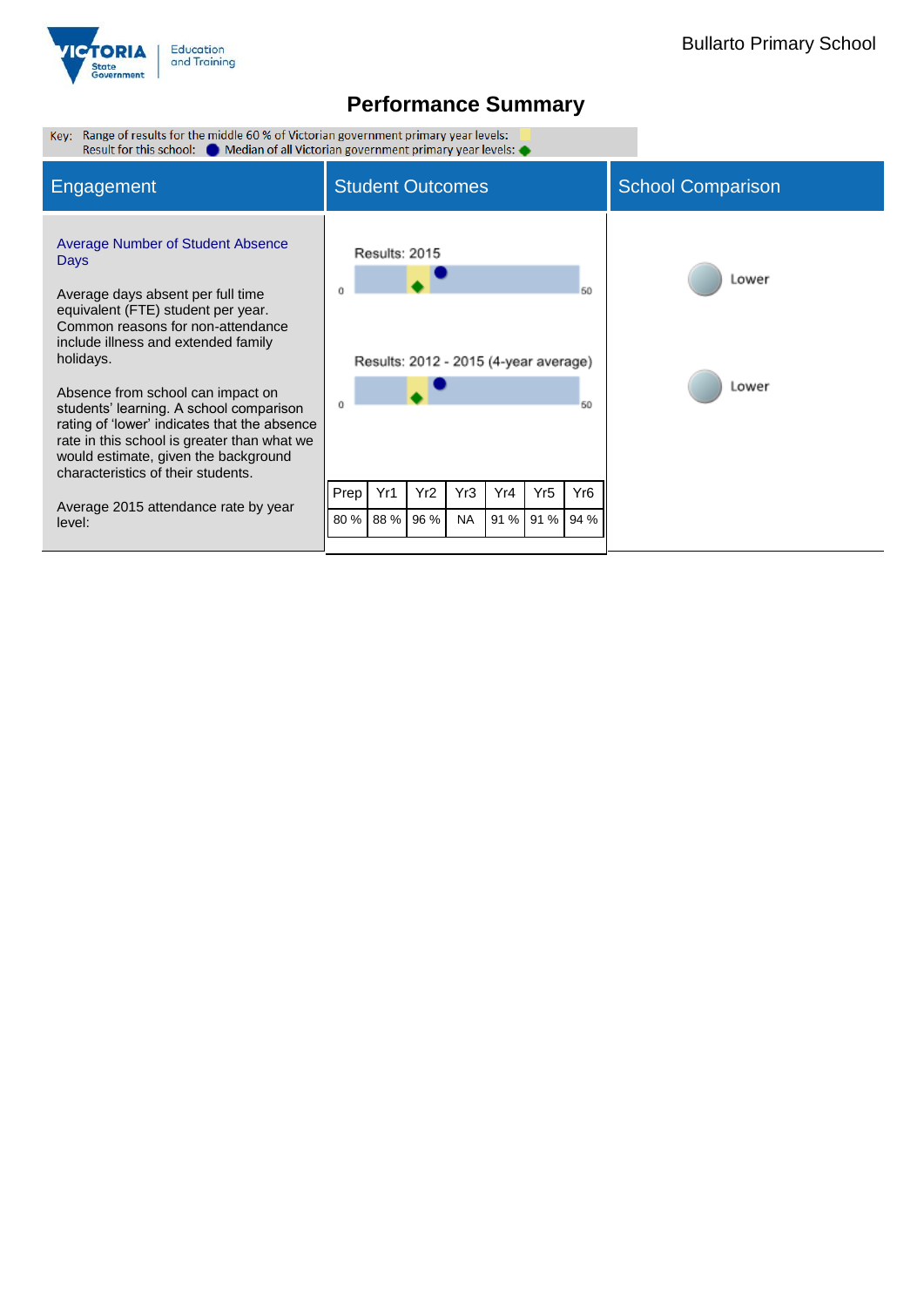

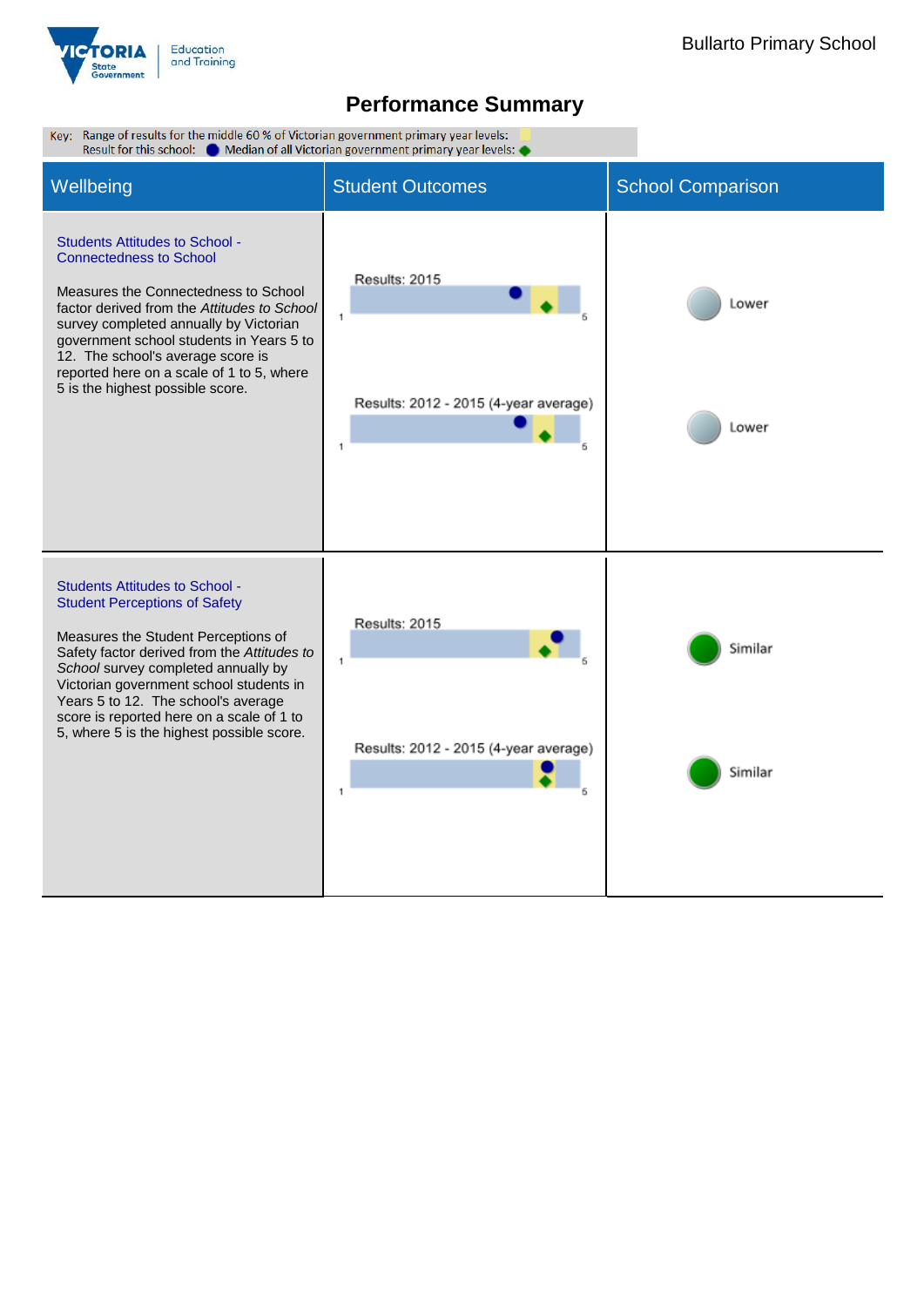

# How to read the Performance Summary

#### **What are student outcomes?**

*Student outcomes* show the achievements of students in this school in English and Mathematics. They also show results in national literacy and numeracy tests and, for secondary colleges, the Victorian Certificate of Education (VCE) examinations. They provide important information about student attendance and engagement at school.

For secondary colleges, the Performance Summary also provides information about how many students at this school go on to further studies or full-time work after leaving school.

You can see these results for the latest year, as well as the average of the last four years (where available).

The Performance Summary also allows you to compare student outcomes for students at this school with the outcomes of students in all other Victorian government schools.



Additionally, NAPLAN learning gain charts are provided for each of the NAPLAN domains. These compare a student's current year NAPLAN result to the results of all 'similar' Victorian students (i.e. students in all sectors in the same year level who had the same NAPLAN score two years prior).

If the current year result is in the top 25% their gain level is categorised as 'High', the middle 50% is categorised as 'Medium' and the bottom 25% is categorised as 'Low'.



Results for students working within Towards Foundation Level AusVELS (AusVELS A-D) show the percentages of these students making progress below, at and above the expectations of their schools.



### **What is a** *School Comparison***?**

The *School comparison* is a way of comparing school performance that takes into account the different student intake characteristics of each school.

A *School comparison* takes into account the school's academic intake, the socio-economic background of students, the number of Aboriginal students, the number of non-English speaking and refugee students, the number of students with a disability, and the size and location of the school.

The *School comparison* measures show that most schools are doing well and are achieving results that are '**similar'** to what we would estimate given the background characteristics of their students. Some schools are doing exceptionally well with the students they have, and have '**higher'** performance. Some schools have '**lower'** performance after taking into account their students' characteristics – these schools will receive targeted support to ensure that there is improvement.



Looking at both the student outcomes and school comparisons provides important information about what a school is doing well and the areas that require further improvement.

More information on school comparison performance measures can be found at:

[http://www.education.vic.gov.au/school/principals/manage](http://www.education.vic.gov.au/school/principals/management/pages/performreports.aspx) [ment/pages/performreports.aspx](http://www.education.vic.gov.au/school/principals/management/pages/performreports.aspx)

### **What is the meaning of '***Data not available'?*

For some schools, there are too few students to provide data. For other schools, there are no students at some levels, so school comparisons are not possible. Newly opened schools have only the latest year of data and no averages from previous years. The Department also recognises the unique circumstances of Specialist, Select Entry, English Language and Community Schools where school comparisons are not appropriate.

#### **What is this school doing to improve?**

All schools have a plan to improve outcomes for their students. The '*About Our School*' statement provides a summary of this school's improvement plan.